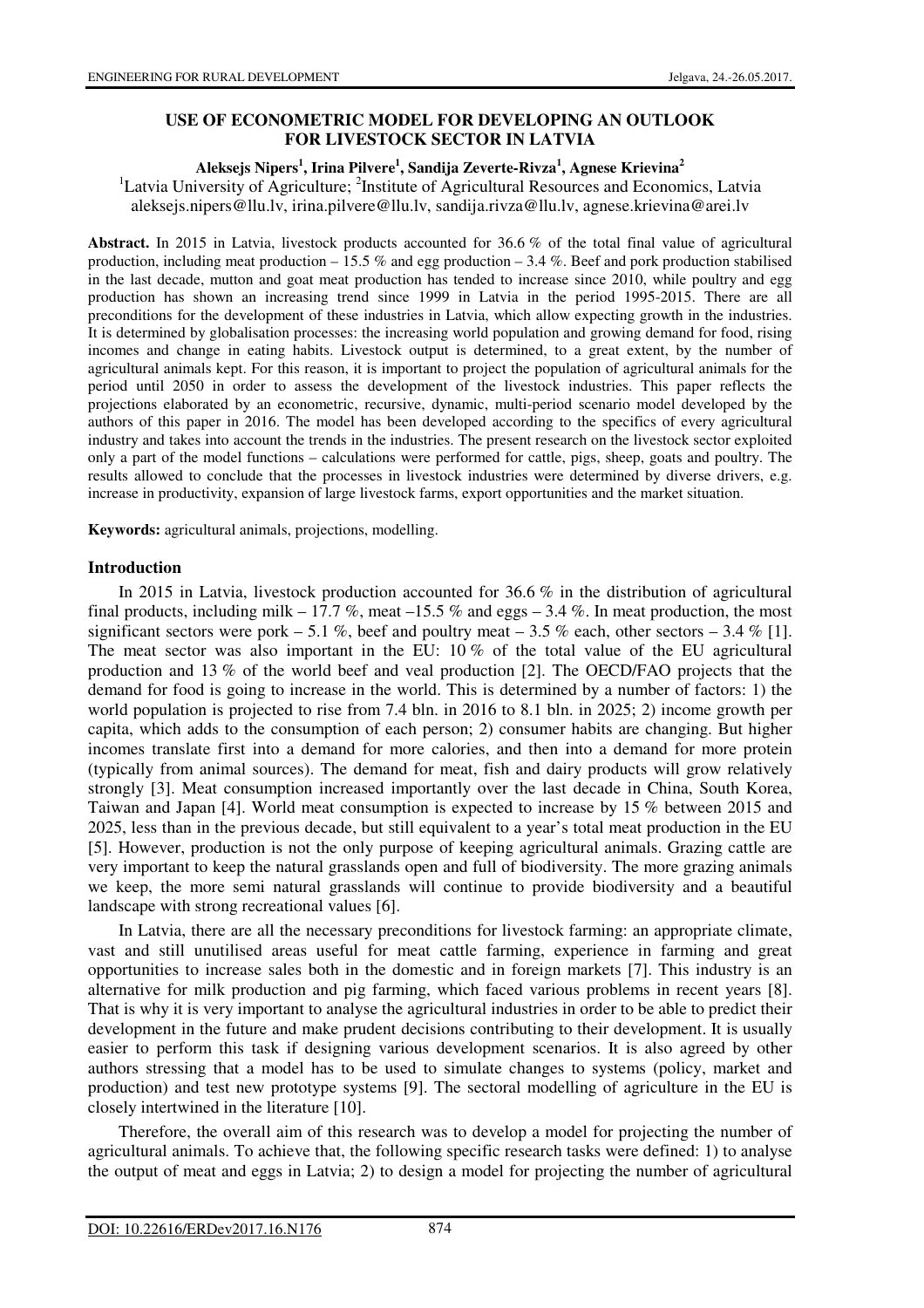animals that is appropriate for Latvia; 2) to produce an outlook of the number of agricultural animals for the period until 2050.

## **Materials and methods**

This paper represents the projections generated for the agricultural sector developments in Latvia until 2050. The authors of the paper have developed the Latvian Agricultural Sector Analysis Model (LASAM) in 2016. LASAM is an econometric, recursive, dynamic, multi-period scenario model, which can also simulate GHG emissions. It covers all agricultural sectors. Most of the estimations within the model are done by performing linear regression, the regression models are evaluated by their statistical significance and the coefficient of determination. Sensitivity analysis is used to calculate possible deviations of the results from the projected base scenario. Verification of LASAM was done using several approaches. First, the historical data were compared with the back-looking modelling results. Second, examination of the model output results reasonability was done to understand weather projections are within logical limits. Third, experts in agriculture from the main Latvian stakeholder organisations were involved to verify the main logical constructions of the model and the results.

 Using the LASAM parameters, exogenous data and lagged endogenous data, it is possible to generate projections for the model endogenous variables over a set of alternative policy scenarios and over a given projection period. However, due to the research limitations, the present research deals with only a part of the LASAM model, presenting a simulation of the number of agricultural animals, except for the dairy sector, and a projection produced for it for the period until 2050 [11]. The key information sources used by the present research were as follows: the Central Statistical Bureau (CSB) of Latvia and the Agricultural Data Centre (ADC), FADN data on pig and poultry farms and the Rural Support Service (RSS) database on meat production and consumption balance.

## **Results and discussion**

# **1. Changes in the meat and poultry industries in Latvia**

*Cattle farming.* In Latvia, beef production transforms from an auxiliary economic activity in dairy farming into a specialised industry that exploits meat breeds and their crosses. The development of the industry was also promoted by the process of restructuring of dairy farms.



## Fig. 1. **Output of beef and the quantity of beef obtained in slaughterhouses in Latvia in 1995-2015, thou. t [11-14]**

In 2015, compared with 2005, the output of beef slightly decreased – from 20.4 to 18.8 thou. t  $(-8%)$ . However, compared with 1995, a decrease in the output of beef was considerable – 2.6 times (Fig. 1). Compared with 2005, the quantity of beef obtained in slaughterhouses (all the cattle slaughtered at slaughterhouses, which involves the services provided by the slaughterhouses) increased by 15 %. Since 2006, the output of meat and the quantity of meat obtained in slaughterhouses have almost stabilised, which was promoted by farm structural changes. The number of farms keeping cattle considerably decreased – their number in 2015 was 2.5 times smaller than in 2005. The sharpest decrease was observed for the number of farms with 1-2 and 3-5 cattle.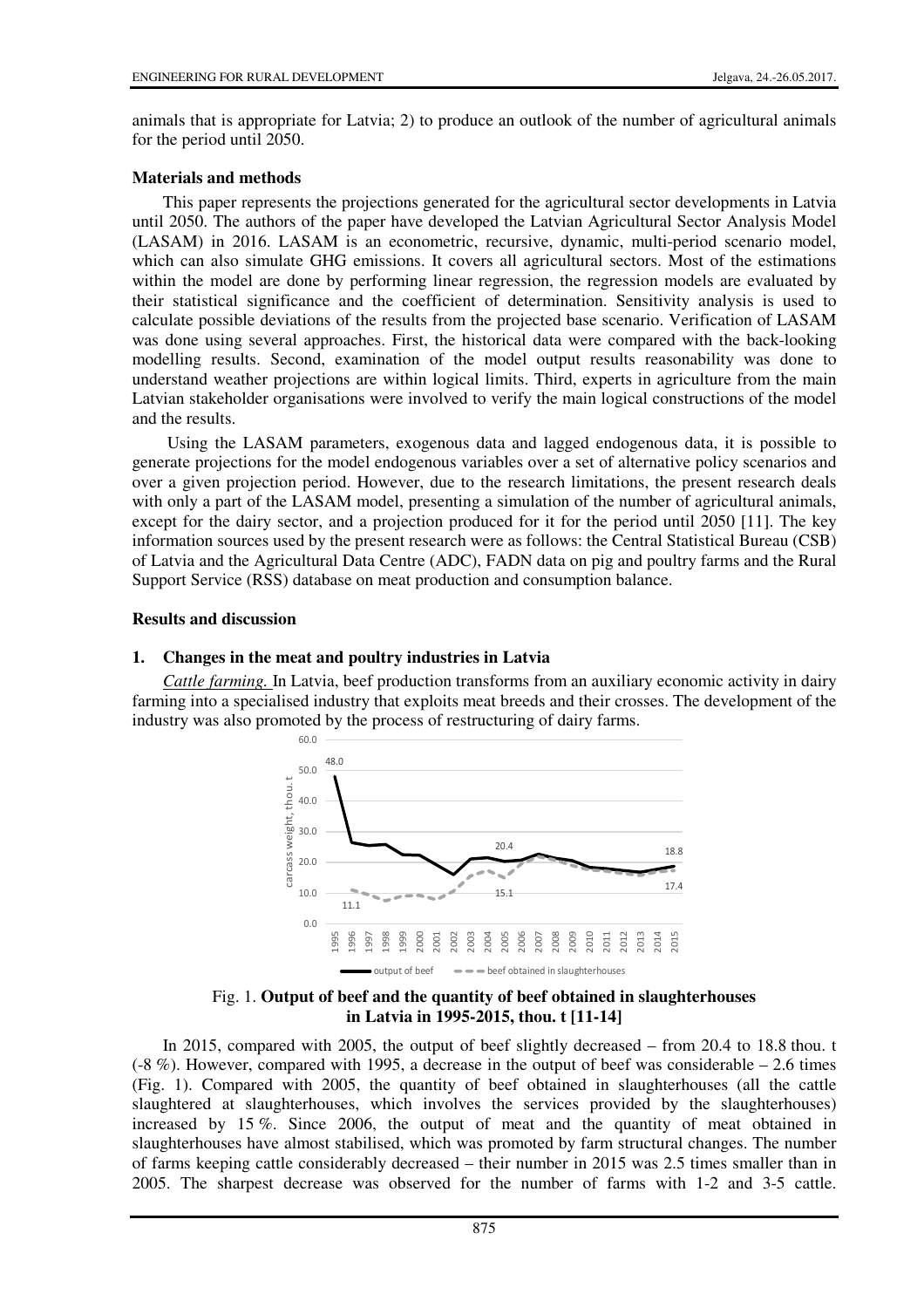Consequently, the average number of cattle per farm increased from 6 cattle in 2005 to 16.5 in 2015 (almost 2.8 times) [15].



Fig. 2. **Output of pork and the quantity of pork obtained in slaughterhouses in Latvia in 1995-2015, thou. t [11-14]**

The industry considerably increased exports, which accounted for 73 % of the total output of beef in 2015 (i.e. exports of beef and live cattle). Since 2006 the export of live cattle has significantly increased in Latvia, reaching almost 5 thou. t and comprising almost 30 % of the total export of this industry [16].

The beef price is very low in Latvia – more than twice as low as the average price in the EU. Such a situation is determined by both the difference in the meat quality (the proportion of dairy cow meat, which is actually a by-product of dairy farming, is very high in the beef market in Latvia) and by the market development level [17].

*Pig farming.* In the period from 2005 to 2015 in Latvia, the output of pork gradually decreased by 2.6 thou. t (-7 %). However, the quantity of pork obtained in slaughterhouses slightly increased in this period owing to structural changes taking place in the industry (Fig. 2). The number of farms with 1-9 pigs decreased 6.6 times – from 36.6 thou. in 2005 to 5.5 thou. in 2015. The intensification process is observed in the industry – farms having more than 5000 pigs accounted for 72 % of the total number of pigs in Latvia in 2015 [18].

Exports of the pig industry rose 3.3 times in 2015 compared with 2005, which was determined by an increase in the exports of live pigs. In 2015, 39 % of the total quantity of pork produced was exported (compared with 14 % in 2005) [16].

In recent years, the industry was negatively affected by an outbreak of African swine fever (ASF), and the price of grain sharply rose in 2010 and 2011 owing to a poor grain harvest, increasing the cost of feed, while the purchase price of pork remained almost unchanged. The purchase price of pigs in Latvia in 2015 decreased to the level of 2005 [17], although the prices on key production inputs considerably rose. A similar trend in prices was observed also in the other Baltic States and in the EU.



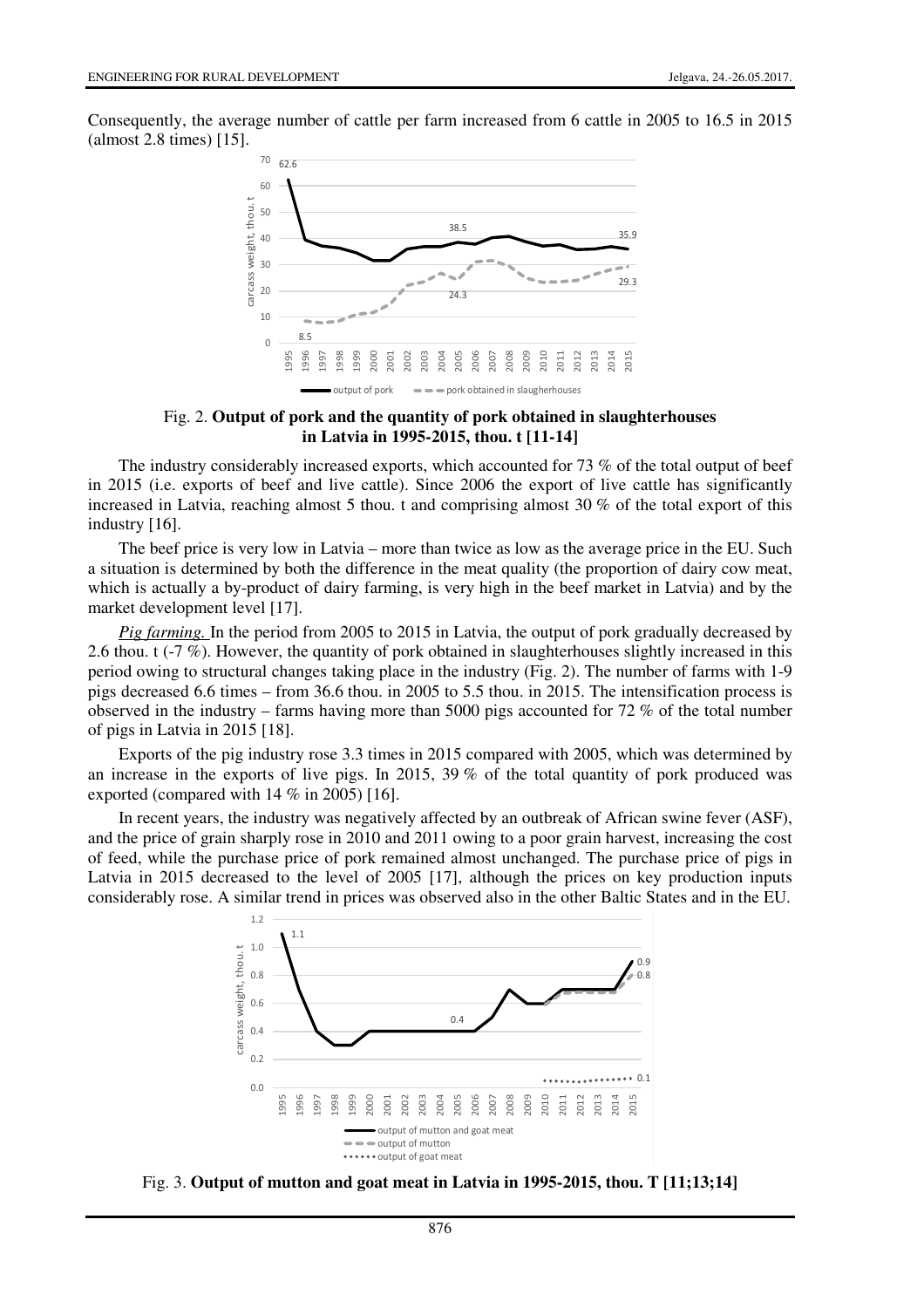

## Fig. 4**. Output of poultry and the quantity of poultry meat obtained in slaughterhouses, thou. t and the output of eggs, mln. pcs. in Latvia in 1995-2015 [11-14]**

*Sheep farming.* Positive trends in the sheep industry were determined by the growing demand for mutton as well as the development of organic farming in Latvia. In 2015 in Latvia, the output of mutton and goat meat reached 872 t, which was twice as much as in 2005. However, compared with 1995, the production of mutton and goat meat has declined. The proportion of mutton in the total output was high  $(805 \text{ t in } 2015)$ , while the production of goat meat was relatively insignificant – only 67 t in 2015. In recent years, exports of mutton and goat meat in terms of quantity significantly increased, and the exports as a percentage of the total output increased fourfold, reaching  $12\%$  in 2015.

There were 4033 sheep farms in Latvia in 2015. Compared with 2010, the number of sheep farms declined by 5 %, while the average number of sheep per farm increased from 18 sheep in 2010 to 25 in 2015 [19].

An analysis of changes in the prices of mutton and goat meat in Latvia shows that overall the prices have considerably risen – more than twofold – in 2015 compared with 2005 [17].

*Poultry farming.* In the period since 1995, the poultry industry has developed in Latvia. The output of poultry meat increased 2.8 times, reaching 29.7 thou. t in 2015, while the production of eggs rose by 66 %. Most of the poultry meat was obtained in slaughterhouses, as the output of poultry meat and the quantity of poultry meat obtained in slaughterhouses were similar in the entire period of analysis. The output of eggs slightly decreased after 2010 (Fig. 4). One of the reasons of it was a directive adopted in the European Union that set new compulsory standards for the protection of laying hens and higher welfare requirements for the laying hens.

The poultry industry considerably increased its export, as the export of poultry meat in terms of quantity rose 7.5 times in 2015 compared with 2005. The exports as a percentage of the total production increased from 13  $\%$  in 2006 to 53  $\%$  in 2015. A similar situation was observed in egg production, as the exports of eggs significantly increased – 7.2 times in 2015 compared with 2005 –, and the export as a percentage of the total output also rose, reaching  $55\%$  in 2015. Unlike the production of poultry meat for own-consumption, the production of eggs for the market exceeded the domestic market demand for the eggs in the entire period of analysis [16].

According to a survey of agricultural holdings, the number of poultry farms has considerably declined. In 2013 in Latvia, there were 21.9 thou. farms that kept poultry, which was 64 % less than in 2015, as the number of small farms decreased. Poultry farming is a very concentrated industry, as the group of large poultry farms consisted of only four farms [20].

Overall, in the period of analysis, the purchase prices of poultry meat have risen both in the EU (+23 %) and, even much more, in the world (2.7 times in 2015 compared with 2005). It has to be mentioned that the world price of poultry was considerably below the poultry prices in the EU and Latvia in the whole period of analysis. A slight price decrease was observed in the EU as a whole and also in the Baltic States in the last three years [17].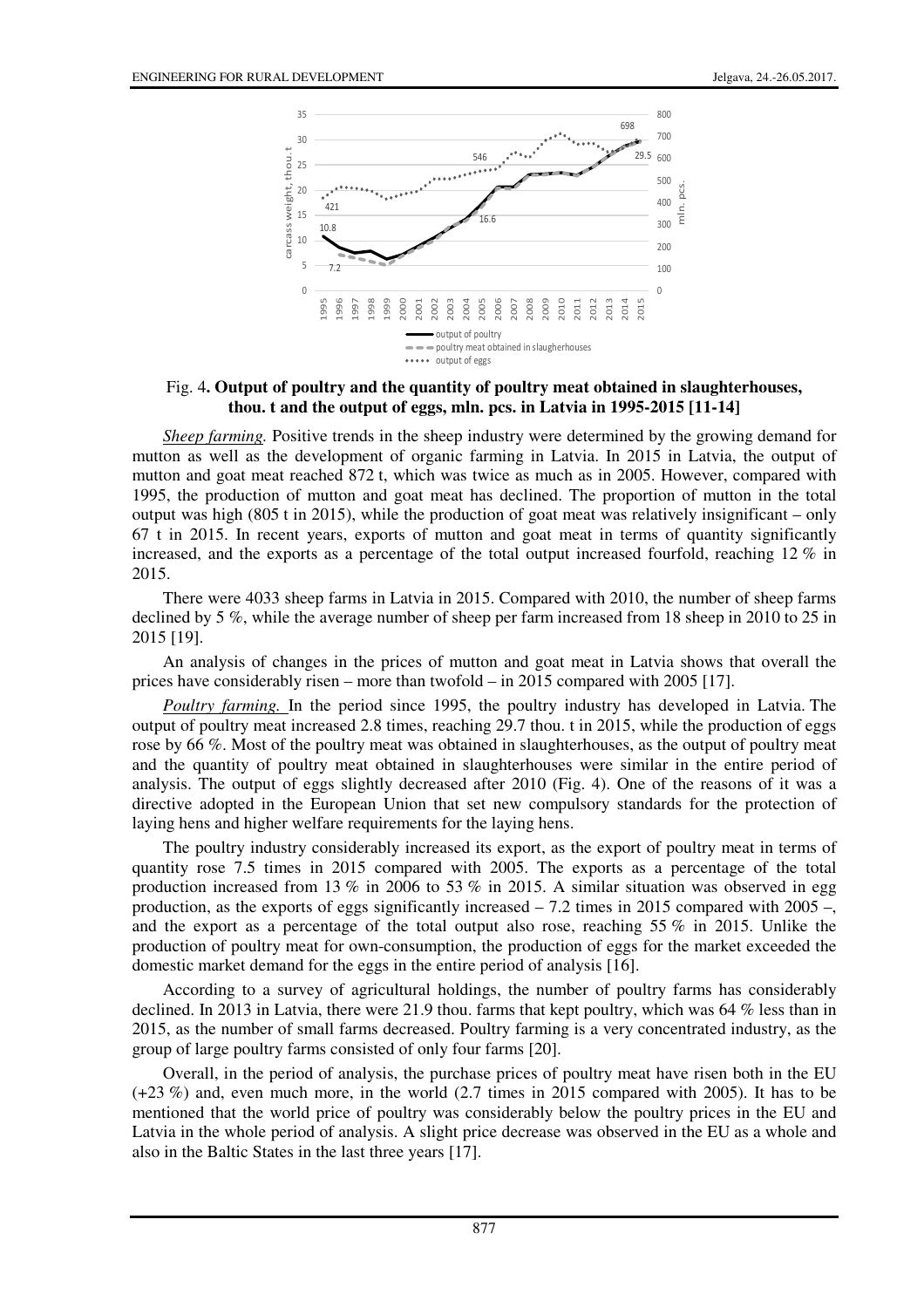#### **2. Development of the model for projecting the livestock population**

In the livestock sector, the number of livestock is a crucial factor in the production of meat or eggs; therefore, in developing the model, the key focus was placed on this indicator. The LASAM model simulates the number of livestock for the following livestock groups: all kinds of cattle, pigs, sheep, goats and poultry. A projection of the number of livestock can be produced for each livestock group.

Although the methodology for projecting the number of animals in each livestock group differs between groups, it is based on the historic development of each livestock group in terms of the number of livestock, production and productivity. For some livestock groups (pigs and dairy cows via production of milk) such factors as costs and revenues (including support payments for produced milk) are also considered. The projections for costs and prices of agriculture goods are calculated based on the projections of the European Commission [5]. This approach differs from the methodology used for projecting the agricultural sectoral developments and GHG emissions for Latvia by a group of researchers in 2015, that used the projections of the macro indicators developed by the Ministry of Economics (GDP, the number of inhabitants, agriculture exports, consumption of agriculture products, etc.) to develop the projections of agriculture sectors for 2050 [25]. The approach used in LASAM is similar to the approach used in the EU level model AGMEMOD that is an econometric, dynamic, multi-product partial equilibrium model [26]. AGMEMOD uses a large dataset of the historic time series for each EU member state and equations that capture the development trend of an indicator driven by the historical development of the particular indicator and other driving forces as key markets, price, amount of support, costs etc. Both of the methodologies described above are efficient and used in other dynamic models, yet the developers of LASAM considered the approach used in AGMEMOD to be more precise keeping in mind that Latvia is a small and open economy highly affected by the price, support, cost and demand trends within and outside the EU but not so much limited by the changes of the trends within the country.

*Number of cattle.* The number of cattle (*beef\_no*) is calculated by adding the number of dairy cows (*d\_c\_no*) and the number of suckling cows (*s\_c\_no*) together, and each of the numbers is multiplied by coefficients a and b:

$$
beef\_no = (d\_c\_no * a + s\_c\_no * b)
$$
 (1)

However, the number of cows is projected based on an estimate of the number of cows for the previous year (*d\_c\_no*) [11; 19; 21] and an estimate of the output of milk for the previous year (*milk tt pr*) as well as a projection of the milk yields (milk yield)  $[11; 22]$ :

$$
d_c\_\{no = (milk_ttr_pr) / milk_yield} \tag{2}
$$

A projection of the number of suckling cows (s  $\bar{c}$  no) is made based on the historical trend in the number of suckling cows (*s\_s\_c\_tr*), which tended to decrease in the past [19; 22]:

$$
s_c \cdot n \cdot o = s_c \cdot n \cdot o(-1) * (1 + s_c \cdot t)
$$
\n(3)

$$
s_c t = f(s_c t - t) \tag{4}
$$

*Number of pigs.* An analysis of changes in the pig industry in the last decade shows that the number of pigs decreased quite significantly; just like in the other agricultural industries, the decrease was specific to small farms. The industry increased its level of intensification and industrialisation, and a small number of large pig farms mostly operate in this industry. The number of pigs (*pig\_no*) is expressed as a function of pork price per tonne (*p\_t\_pork*) [11; 17], which is divided by the sum of the previous year wheat price per tonne (*p\_t\_wheat*(-1)) [11; 23] and unit labour costs (*lb\_unit\_cost*) [11; 24]:

## $pig\_no = p_t\_pork / (p_t\_wheat(-1) + lb\_unit\_cost)$  (5)

Such a way of calculation is employed because high proportions of the feed cost (mainly wheat) and labour cost in the total cost are typical of the pig industry, and profits could be maximised in this industry on condition that the price of pork increases, while the price of wheat decreases. Accordingly, this ratio of revenue to cost is taken into account when producing an outlook for the pig industry. A projection of the number of pigs is based on DG AGRI projections of pork and wheat prices [5], as well as a projection of unit labour costs produced by the LASAM model [24].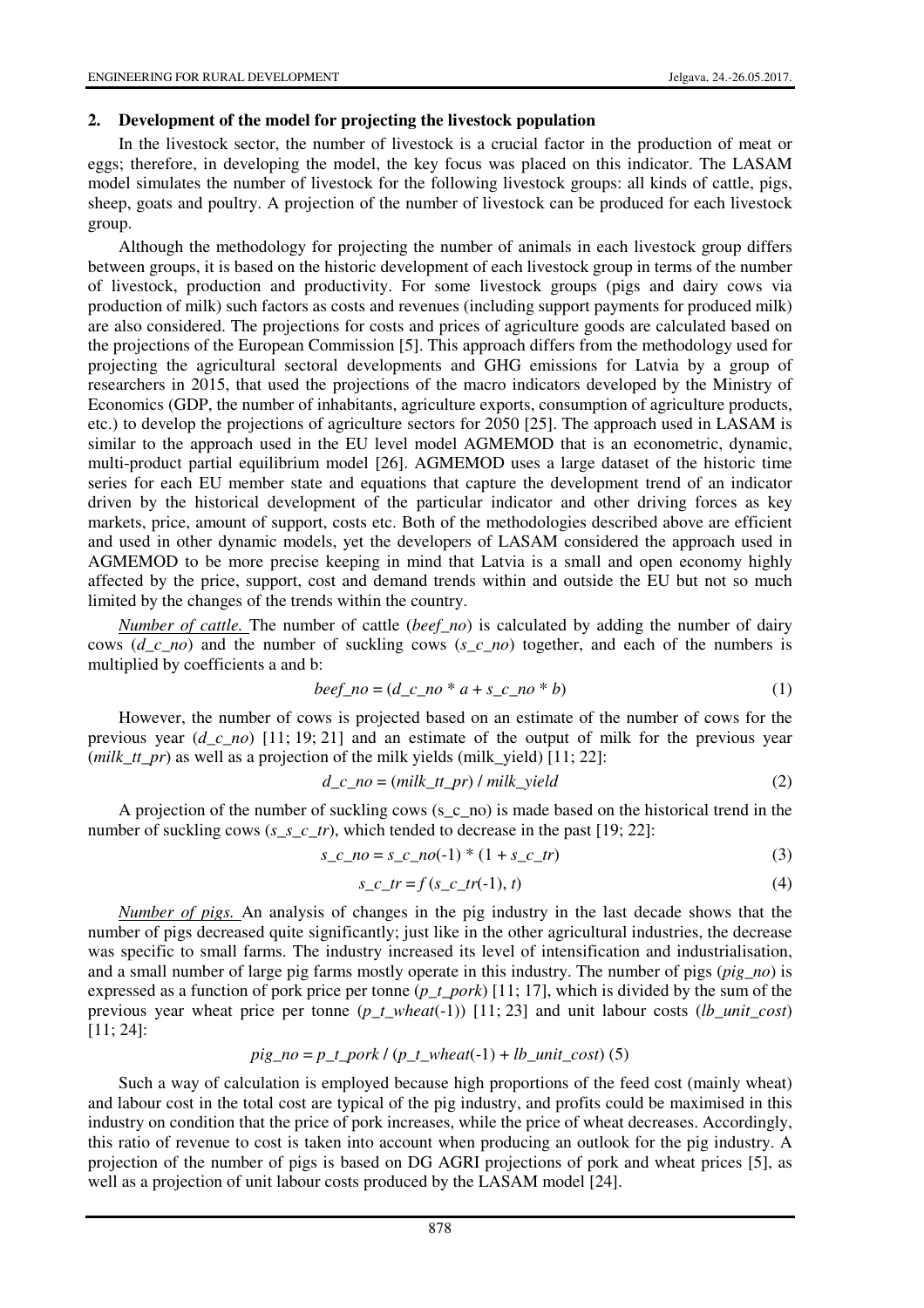*Number of sheep*. A projection of the number of sheep is based on the historical trend in the number of sheep since 2002. A forecasted annual increase in the number of sheep (*sheep no*) is calculated as the average increase in the period 2005-2015[11; 19], and a projection of the number of sheep is made by adding an estimated number of sheep in the previous year and (*sheep no*(-1)) the projected annual increase (*sheep\_tr*) together:

$$
sheep\_no = sheep\_no(-1) * (1 + sheep\_tr)
$$
 (6)

$$
sheep\_tr = f(sheep\_tr(-1), const)
$$
\n(7)

*Number of goats*. A projection of the number of goats (*goats\_no*) is based on a fixed constant value – the number of goats in the most recent year for which data are available (*last*)–, because in the last years the number of goats both increased (in the period 2005-2010) and decreased (in the period 2011-2014) [11; 19]. Since 2015, an insignificant increase in the number of goats has been observed, yet overall one can assume that in a long-term the number of goats is going to remain relatively unchanged and no significant increase in it is expected:

$$
goats\_no = goats\_no(last)
$$
\n(8)

*Number of poultry and laying hens*. A projection of the number of poultry is based on the fact that a small number of producers operate in this industry and the development of the industry to a great extent depends on their decisions made on their business expansion. A projection of the number of poultry (*poultry\_no*) represents a constant value, assuming that this value will remain at the average level of the period 2006-2015 (average) [11; 21], as the enterprises operating in the industry have developed their infrastructures and one can expect that the enterprises will focus on the optimal exploitation of their infrastructures in order to maximise their incomes from their economic activity over the next years:

$$
poultry\_no = poultry\_no(average)
$$
\n(9)

One can expect that the number of laying hens could slightly increase in the projection period, reaching 2.5 million by 2050. The number of layers (*hens\_no*) was calculated based on the historical trend in their number (*hens\_tr*):

*hens\_no* = *hens\_no*(-1) \* (1 + *hens\_tr*) *hens\_tr* = *f* (*hens\_tr*(-1), *log*(*t*)) (10)

#### **3. Key results of the simulation of the livestock sector**

*Cattle farming*. The total number of cattle includes dairy cows, suckling cows and calves and young cattle of both mentioned groups. Since the proportion of dairy cows in the total number of cattle is high, it is projected that the number of cattle is going to increase until 2025, reaching 506 thou. units (+21 % compared with 2015), whereas over the next period their number is going to decrease to 494 thou. in 2030 and 414 thou. by 2050(-1 %, compared with the situation in 2015) (Fig. 5).



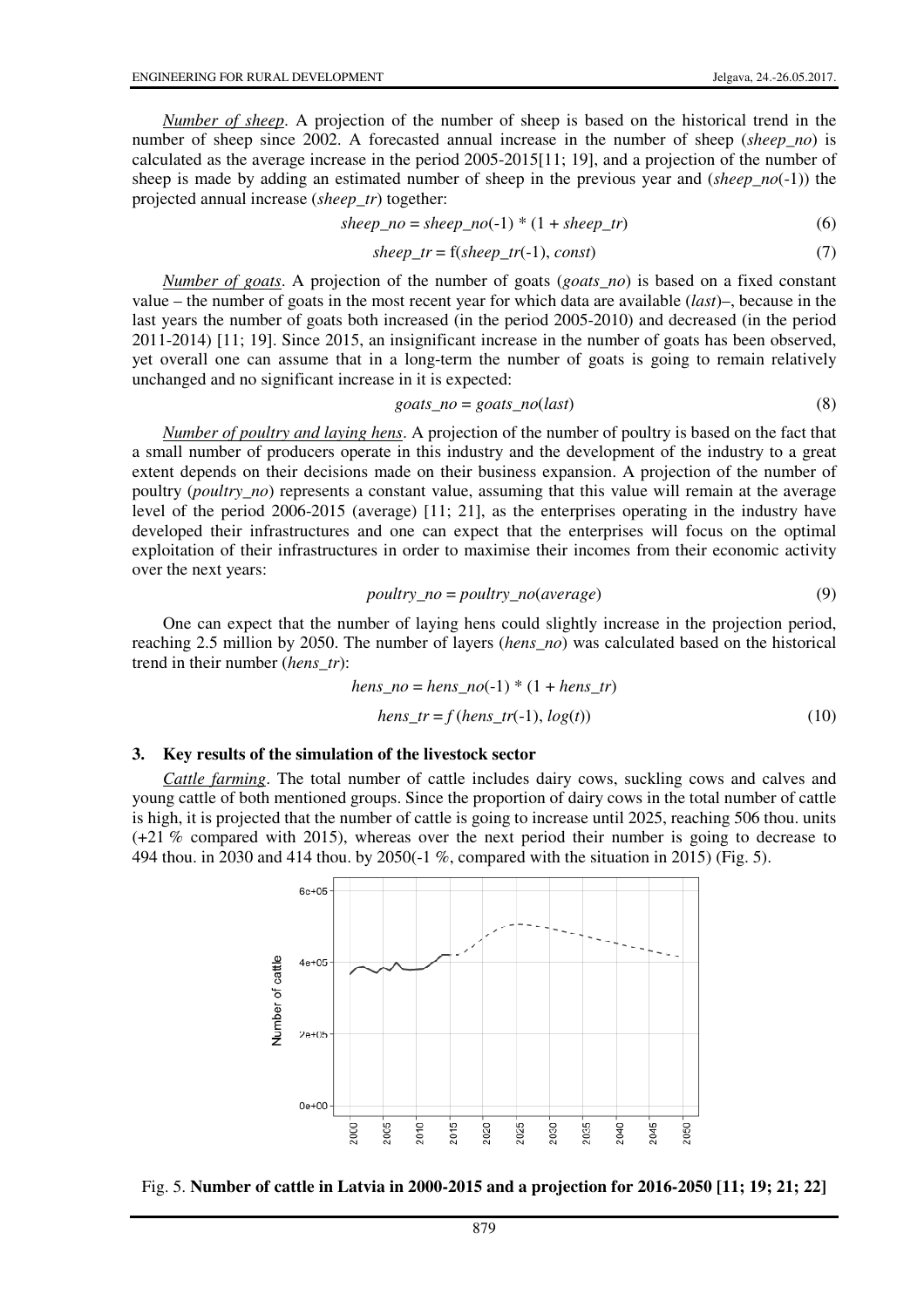

#### Fig. 6. **Number of pigs in Latvia in 2000-2015 and a projection for 2016-2050 [5; 11; 17; 23; 24]**

*Pig farming.* In the last decade, the difference between the price of feed and the price of pork sharply decreased, which significantly affected the profitability of pig farming, and the number of pigs decreased. This process was due to the decrease in the number of pigs on small farms, as the pig industry reached a higher level of intensification (Fig.6).

*Sheep farming.* It is projected that the sheep farming will continue developing, yet this prediction is optimistic and the development pace might be slower because, regardless of the relatively high growth rate, the industry has not found an export niche and is mainly oriented towards the domestic market. Its orientation towards the domestic market is a significant constraint. With the incomes of the population growing in Latvia, the consumption of cheap meat (poultry meat, pork) will be partly replaced by mutton; however, there are no traditions of consumption of mutton, and no considerable change may be expected in the percentage distribution of meat consumption. At the same time, the projected increase in the number of sheep from 102 thou. in 2015 to 190 thou. in 2030 and 304 thou. in 2050 is realistic (Fig. 7), and mutton will comprise a relative proportion in the total amount of meat consumed.



## Fig. 7. **Number of sheep in Latvia in 2000-2015 and a projection for 2016-2050 [11; 19]**

The sheep industry, just like the meat cattle industry, could be fostered by government policies with regard to efficient use of grassland, as well as emissions from sheep are lower than from cattle. New export markets have to be found to develop sheep farming. If it is not done in the nearest future, the projection has to be critically reassessed.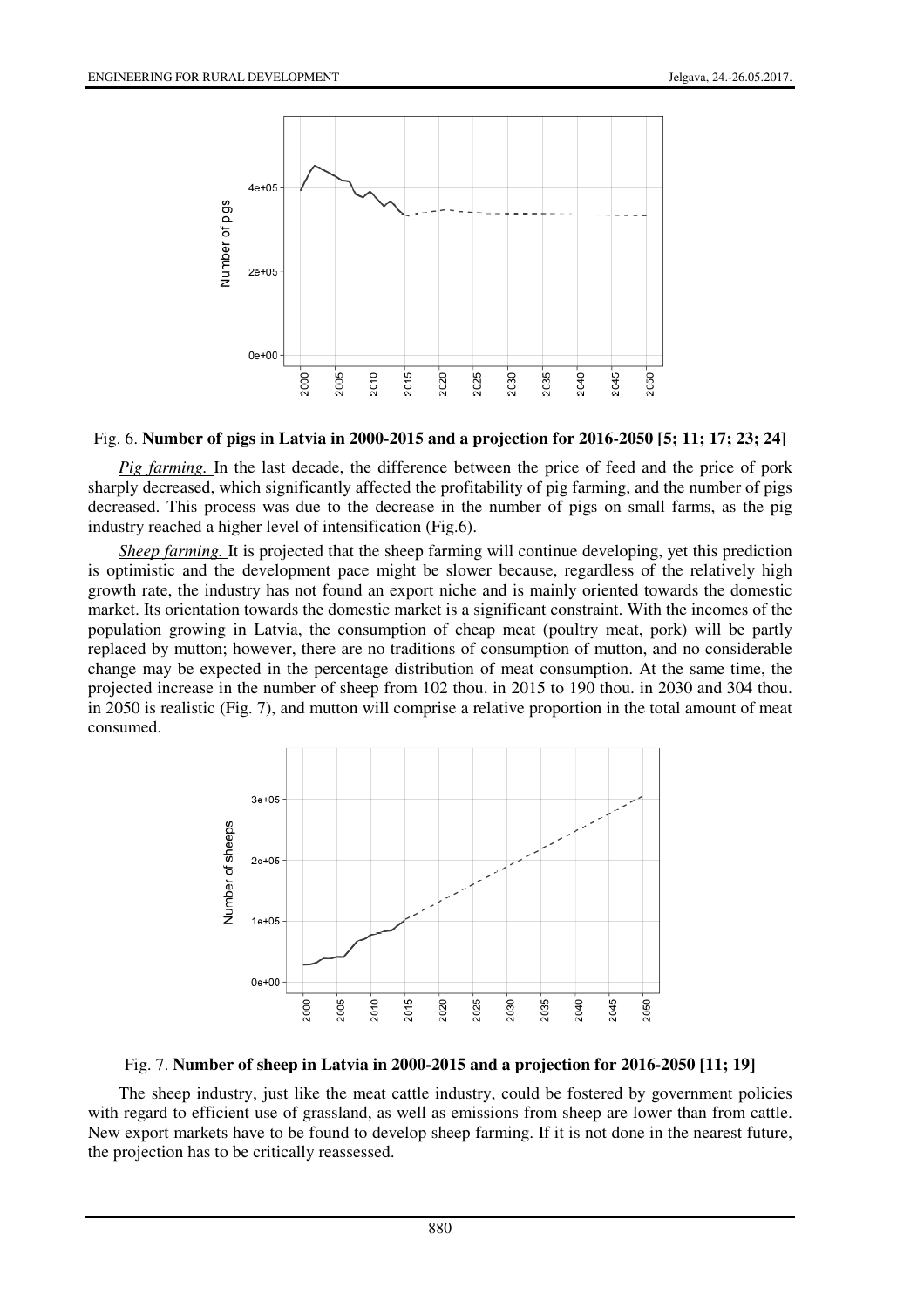

Fig. 8. **Number of goats in Latvia in 2000-2015 and a projection for 2016-2050 [11; 19]**

*Goat farming.* This industry output represents own-consumption and niche products, and the traditions of consumption of such products in Latvia are not as strong as in other countries. This factor constraints opportunities in the domestic market, which, in its turn, does not contribute to an increase in the capacity of farms to a level and a quantity that are needed to successfully export such products to foreign markets. The number of goats is projected to be almost constant for the entire period, remaining at the level of 12 thousand (Fig. 8). An analysis of the historical data on this industry does not suggest a stable trend, and one cannot foresee a considerable increase or decrease in the consumption of goat products if assuming that this industry remains oriented towards the domestic market.

*Poultry farming.* The development of the industry is determined by a few large poultry enterprises; therefore, it is difficult to project the trend that, to a great extent, depends on the enterprises' business strategies and decisions. For this reason, a projection of the development of poultry farming is based on the average level of the last years, assuming that the number of poultry is going to be rather constant in the projected period (4.7 million) [11; 21]. The enterprises engaged in this industry have made investments to develop their production infrastructures and will continue to optimally exploiting their infrastructures in order to maximise their incomes from their business. Since no expansion of the domestic market and no entry into new markets by the enterprises are expected, one cannot predict a fast expansion of this industry.

## **Conclusions**

- 1. In Latvia, livestock products accounted for a significant share in the total final value of agricultural production. Beef and pork production stabilised in Latvia in the last decade. Besides, 93 % of beef and 82 % of pork were obtained in slaughterhouses. The output of mutton and goat meat has tended to increase since 2010, while the production of domestic poultry meat and eggs – since 1999. The reason of it was the structural changes taking place in the industries in respect to the expansion of large livestock farms. The exports of almost all industries increased in the period of analysis, which contributed to their development, as the domestic market was limited.
- 2. In projecting the numbers of agricultural animals in Latvia, individual indicators were selected for every animal group: cattle, pigs, sheep, goats, poultry and horses, which were based on the trends in these industries in the period 2000-2015.
- 3. By employing the model designed for projecting the number of agricultural animals in Latvia, which is the key factor determining the output of livestock products, one can foresee: a) an increase in the number of cattle over the period until 2025; afterwards, a slight decrease is predicted, which will be mainly caused by a decrease in the total number of cows due to increase in milk yields; b) the number of pigs is projected to be stable, as it is determined by the number of pigs on large farms that have stabilised their production; c) the number of sheep is projected to increase the most (1.6 times) over the period until 2050; however, it is necessary to find export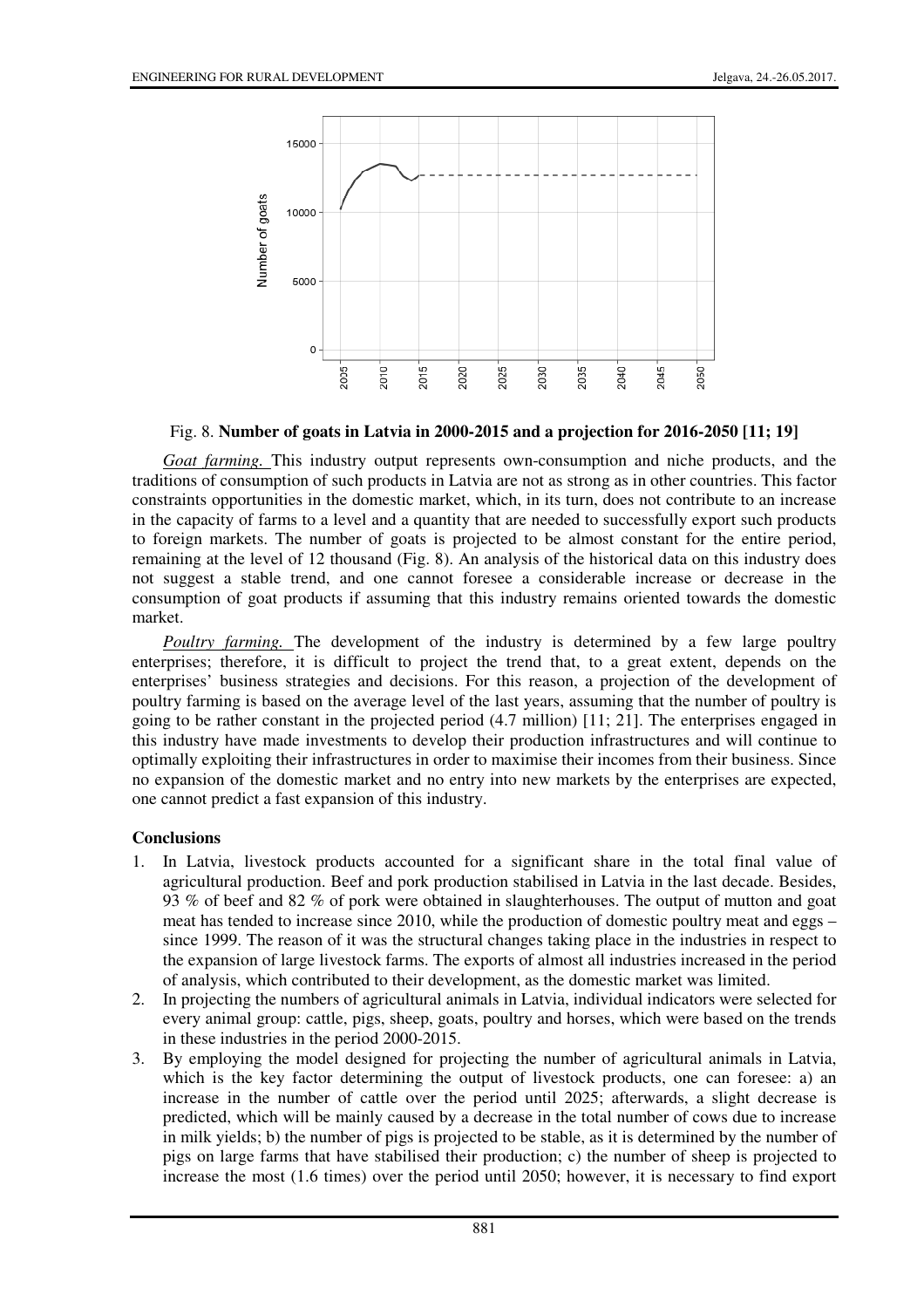markets for mutton; d) the numbers of goats and poultry are forecasted to be almost unchanged. This is determined by the specifics of the industries – the goat industry is small and oriented towards the domestic market, while the poultry industry is prevailed by large enterprises with stable output.

## **Acknowledgements**

The research was promoted with the support of the project of the Ministry of Agriculture of the Republic of Latvia "Forecasting of Agricultural Development and the Designing of Scenarios for Policies until 2050", agreement No.16-100-INV16-5-000001.

# **References**

- 1. Latvijas lauksaimniecība 2016 (Agriculture of Latvia 2016). Riga: Ministry of Agriculture, 2016. 155 p. (in Latvian).
- 2. Zjalic M., Dimitriadou A., Rosati A. Beef Production in the European Union and the CAP Reform. An Overview of Situation and Trends. [online] [29.12.2015]. Available at: http://www.cattlenetwork.net/docs/eu/EU\_Beef\_sum\_web.pdf.
- 3. OECD-FAO Agricultural Outlook 2016-2025. OECD/FAO, OECD Publishing, Paris, 138 p. [online]  $[14.12.2016]$ . Available at: http://dx.doi.org/10.1787/agr\_outlook-2016-en.
- 4. Van Berkum S. EU Meat Export Opportunities in the Far East. LEI, part of Wageningen UR, February 2012, 22 p.
- 5. EU Agricultural Outlook. Prospects for EU Agricultural Markets and Income 2015-2025. European Commission, December 2015, 84 p.
- 6. Jamieson A. Baltic Beef a Handbook for Beef Production. Report 2013/11, Upplandsstiftelsen, 2013, p. 63.
- 7. Nipers A., Pilvere I., Krievina A. Analysis of the Factors Affecting Cost Efficiency in Beef Production in Latvia. Economic Science for Rural Development/Rural Development and Entrepreneurship, Bioeconomy, Home Economics, vol. 41, Jelgava, 2016, pp. 233-241.
- 8. Pilvere I., Proskina L. Nipers A. Technological and Economic Aspects of Meat Cattle Farming in Latvia. Proceedings of 15th International Scientific Conference "Engineering for Rural Development", May 25-27, 2016, Jelgava, Latvia, May 25-27, 2016, Jelgava, pp.473-480.
- 9. Ashfield A., Crosson P., Wallace M. Simulation Modelling of Temperate Grassland Based Dairy Calf to Beef Production Systems. Agricultural Systems, vol. 115, 2013, pp. 41-50.
- 10. Salputra G., Chantreuil F., Hanrahan K., Donnellan T., Van Leeuwen M. Policy Harmonized Approach for the EU Agricultural Sector Modelling. Agricultural and Food Science, vol.20, 2011, pp. 119-130.
- 11. Zinātniskā pētījuma Lauksaimniecības attīstības prognozēšana un politikas scenāriju izstrāde līdz 2050. gadam projekta atskaite (Report on the Project Forecasting of Agricultural Development and the Designing of Scenarios for Policies until 2050). Jelgava, Latvia University of Agriculture, December 2016, 98 p. (in Latvian)
- 12. LLG008. Galveno lopkopības produktu ražošana (Output of Principal Livestock Products). Riga: Central Statistical Bureau. (In Latvian). [online] [20.09.2016]. Available at: http://data.csb.gov.lv/pxweb/lv/lauks/lauks\_ikgad\_05Lopk/LL0080.px/?rxid=cdcb978c-22b0-416a-aacc-aa650d3e2ce0.
- 13. LLG011. Visu veidu saimniecību grupējums pēc cūku skaita gada beigās (Meat Production (slaughter weight, thsd tonnes)). Riga: Central Statistical Bureau. (In Latvian). [online] [22.10.2016]. Available at: http://data.csb.gov.lv/pxweb/lv/lauks/lauks\_\_ikgad\_\_05Lopk/LL0110.px/?rxid=cdcb978c-22b0- 416a-aacc-aa650d3e2ce0.
- 14. LLG0111. Iegūta gaļa kautuvēs (kautsvarā, tūkst. tonnu) (Meat Obtained in Slaughter Houses (slaughter weight, thsd tonnes)). Riga: Central Statistical Bureau. (In Latvian). [online] [24.10.2016]. Available at:

http://data.csb.gov.lv/pxweb/lv/lauks/lauks\_\_ikgad\_\_05Lopk/LL0110.px/?rxid=cdcb978c-22b0- 416a-aacc-aa650d3e2ce0.